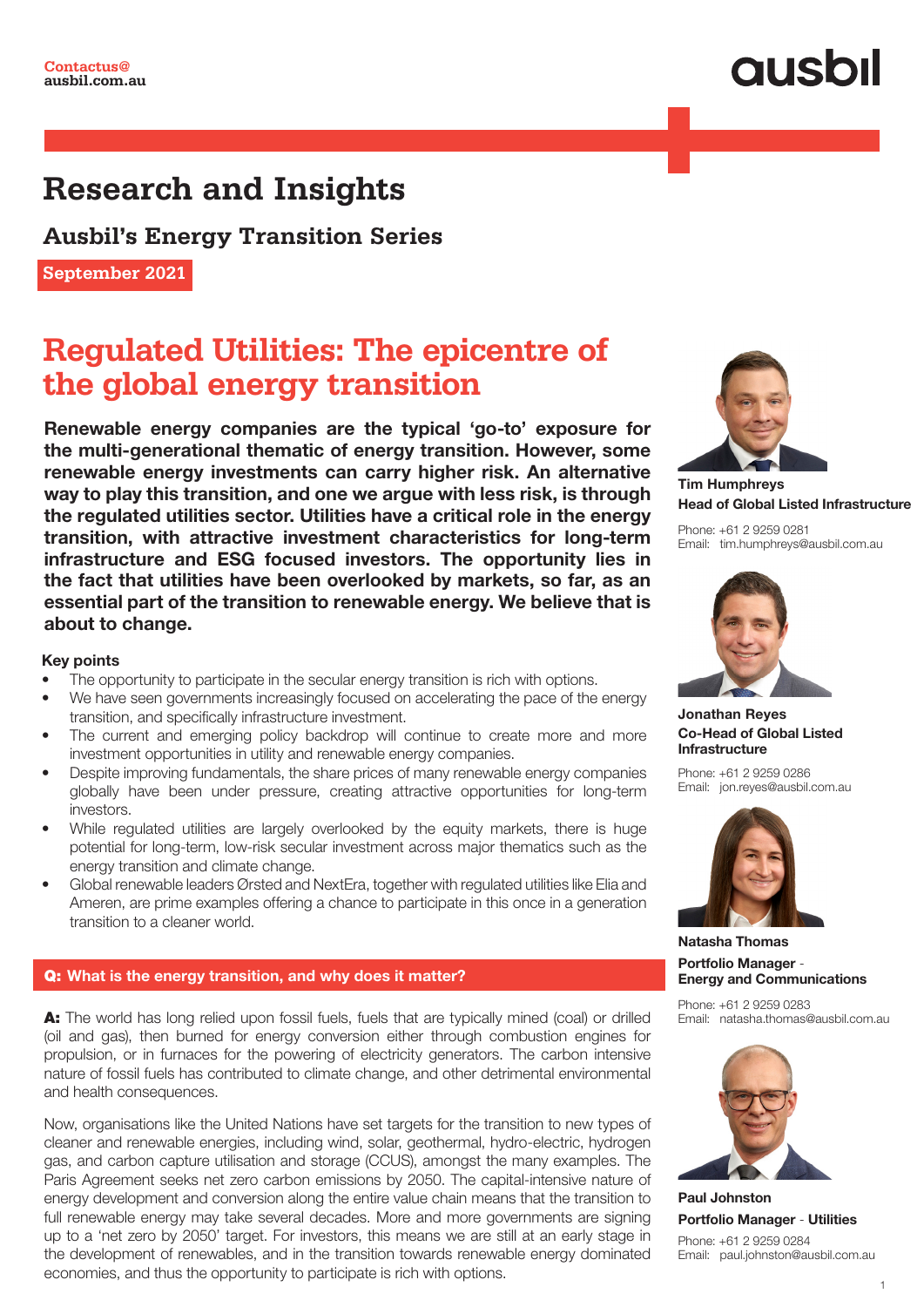#### Q: Can you provide an update on net-zero momentum with regard to the energy transition?

A: In June 2019, the UK became the first major economy to enshrine a net zero by 2050 commitment into law. Since then, more and more countries have quickly followed suit. Currently, around 53% of the global economy (as measured by GDP) has set or are intending to set a net zero by 2050 target. This is a fundamental shift in the driving forces behind the energy transition, moving from an economic motivation to a normative ESG-focused motivation with clearly defined legal requirements.

We have also seen governments increasingly focused on accelerating the pace of the energy transition, and infrastructure investment more generally. In most instances, this forms part of a nation's recovery plan from the COVID-19 pandemic. For example, the EU has agreed to a €670bn COVID recovery fund, with around €265bn to be made available for the green transition in the form of grants and loans. Additionally, in July 2021 the EU proposed 'Fit for 55', an ambitious undertaking of measures for cutting greenhouse gas emissions by 55% by 2030 (compared with 1990 levels). 'Fit for 55' proposes some significant policy measures, including a carbon border adjustment mechanism (CBAM), a major overhaul of the emission trading system to apply to shipping, aviation, and transport, and acceleration in the development of renewable energy while banning the sale of new fossil-fuel based cars from 2035.

In the USA, the election of the Biden administration in 2020 also gave renewed impetus to the energy transition. President Biden announced a goal to create a carbon pollution free power sector in the USA by 2035, and a net zero emissions economy by no later than 2050. During a leaders summit convened by the US in April 2021, President Biden announced a new target for the US to achieve a 50-52% reduction from 2005 levels in economy-wide net greenhouse gas pollution by 2030. In doing so, he has challenged the world to increase ambitions with respect to combatting climate change.

The Biden administration has proposed a 10-year extension to the production tax credit (PTC) and investment tax credit (ITC) for renewable energy. Not only are they proposing to extend the tax credit and change it to a cash refund, they also seek to widen the eligibility criteria for the federal investment tax credit (ITC) to include energy storage and green hydrogen projects, and transmission grid investments. While there is an expectation that the eventual policy settings will be watered down somewhat in order to successfully pass Congress, there is no denying the growing momentum to decarbonise the US economy.

Most recently, the Intergovernmental Panel on Climate Change (IPCC) released its sixth assessment report on the physical science basis of climate change. The report was sobering reading, underscoring the need for greater action to combat climate change. The IPCC found that it was an unequivocal fact that human influence has warmed the atmosphere, ocean and land. The IPCC also found that global warming of 1.5C and 2.0C will be exceeded in the 21st century unless deep reductions in CO2 and other greenhouse gas emissions occur in the coming decades.

Policy measures to tackle climate change are highly likely to strengthen over time, and their objectives made more ambitious. This current and emerging policy backdrop will continue to create more and more investment opportunities for the utility and renewable energy companies, the benefits of which the Ausbil Essential Infrastructure portfolio is positioned to capture.

### Q: As infrastructure investors, what are the challenges with investing in renewable energy companies?

A: As infrastructure investors, we are focused on the stability and predictability of a company's cash flows. This is to ensure that the portfolio provides the characteristics investors expect of the infrastructure asset class – downside protection and low correlation to global equities – but at the same time, contributes to meeting our long-term return objective.

#### About Ausbil Investment Management

Ausbil is a leading Australian based investment manager. Established in April 1997, Ausbil's core business is the management of Australian and global equities for major superannuation funds, institutional investors, master trust and retail clients. Ausbil is owned by its employees and New York Life Investment Management a whollyowned subsidiary of New York Life Insurance Company. As at 30 June 2021, Ausbil manage over \$15.8 billion in funds under management.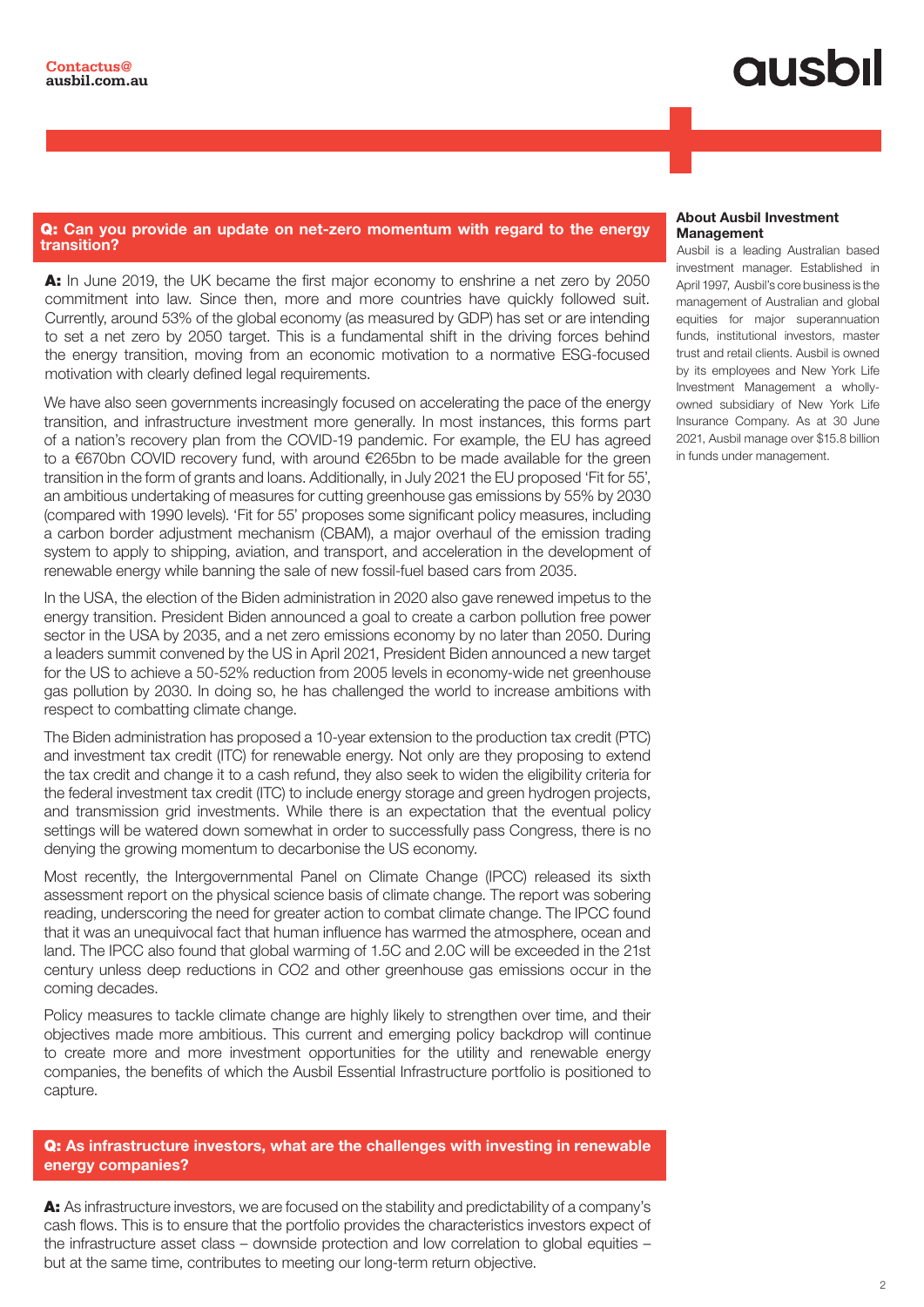# qusbil

Ausbil's strict criteria defines Essential Infrastructure as the assets that are essential for the basic functioning of a society, and typically generate stable regulated or contracted cash flows through the economic cycle. One of the challenges in investing in the energy transition is that, in many instances, renewable energy companies do not reach our benchmark for Essential Infrastructure, even if they are positively leveraged to the energy transition. The flipside to this is that focusing on both Essential Infrastructure and leverage to the energy transition is likely to yield a portfolio that generates a superior risk-adjusted return, with less downside risk, and more stable investment cash flows.

While our assessment is done on a case-by-case basis, the key broad factors we consider in terms of whether a renewable energy company meets our Essential Infrastructure criteria includes the following:

- the remaining duration of their power sale contracts (or purchase power agreements 'PPA') and how this is expected to evolve over time;
- the cash-flow certainty associated with the existing PPA, and the term of this certainty;
- the impact of any exposure to merchant electricity pricing (that is, renewable energy output not sold under long-term contracts, and exposed to volatile competitive prices) and how this will evolve over time;
- the renewable energy mix between technologies; and
- fundamental gearing and balance sheet metrics over time.

The most significant risk with investing in renewable energy companies is merchant (or wholesale electricity) pricing risk which also ties back to the contract/PPA tenure, and pricing applicable to each asset and the company overall. Nearly all renewable energy projects or companies carry a level of merchant pricing risk – it depends on what percentage of output is contracted and how this evolves over time. Generally speaking, companies with meaningful merchant price risk (~20% or more of revenue) and with an insufficiently long weighted average contract/PPA duration (less than 10 years) do not display the cash flow certainty to qualify as Essential Infrastructure under our strict definitions.

The challenge with merchant price risk is the difficulty and complexity in forecasting electricity prices – both in the short term and longer term. Long-term electricity prices should converge towards long-run marginal costs and therefore are a function of expectations of future fuel costs (zero for renewables), capital costs, cost of capital, capacity factors and operating costs for different types of electricity generation. Therefore, and by definition, this is influenced by technological trends which are inherently difficult to forecast.

Also, renewable energy assets, particularly solar, can fall victim to their own success. That is, solar plants located in a similar region or even the same country tend to generate electricity in high correlation to each other (that is, when the sun shines it shines for all solar producers at once), impacting realised pricing outcomes. This in turn can mean competitive electricity price outcomes increasingly displaying 'duck curve' characteristics – low prices during daylight hours, and higher prices at other times, meaning realised price outcomes for solar plants can be materially below average market prices, affecting their project returns. Batteries are increasingly being paired with solar to store this energy for use when it is of higher value.

In the longer term, however, there is an emerging view that green hydrogen could potentially become a significant new source of demand for renewable energy – in effect, powering the electrolysers to produce hydrogen with renewable energy particularly when it is otherwise of low value. The resultant green hydrogen could be used to decarbonise parts of the economy (for example, industrial feedstock and hydrogen powered vehicles), but also act as a source of storage for power markets. We are excited by the potential of green hydrogen but acknowledge its economics are highly uncertain at this early stage of commercialisation.

For infrastructure investors longer term PPA contracts provide a high level of certainty of cash flows such that the tail risk, after the initial contracts expire, is less meaningful to achieving an overall acceptable risk-adjusted return. But for the reasons discussed above, it is challenging for infrastructure investors to invest in these types of assets, which have exposure to competitive price outcomes or shorter term PPAs.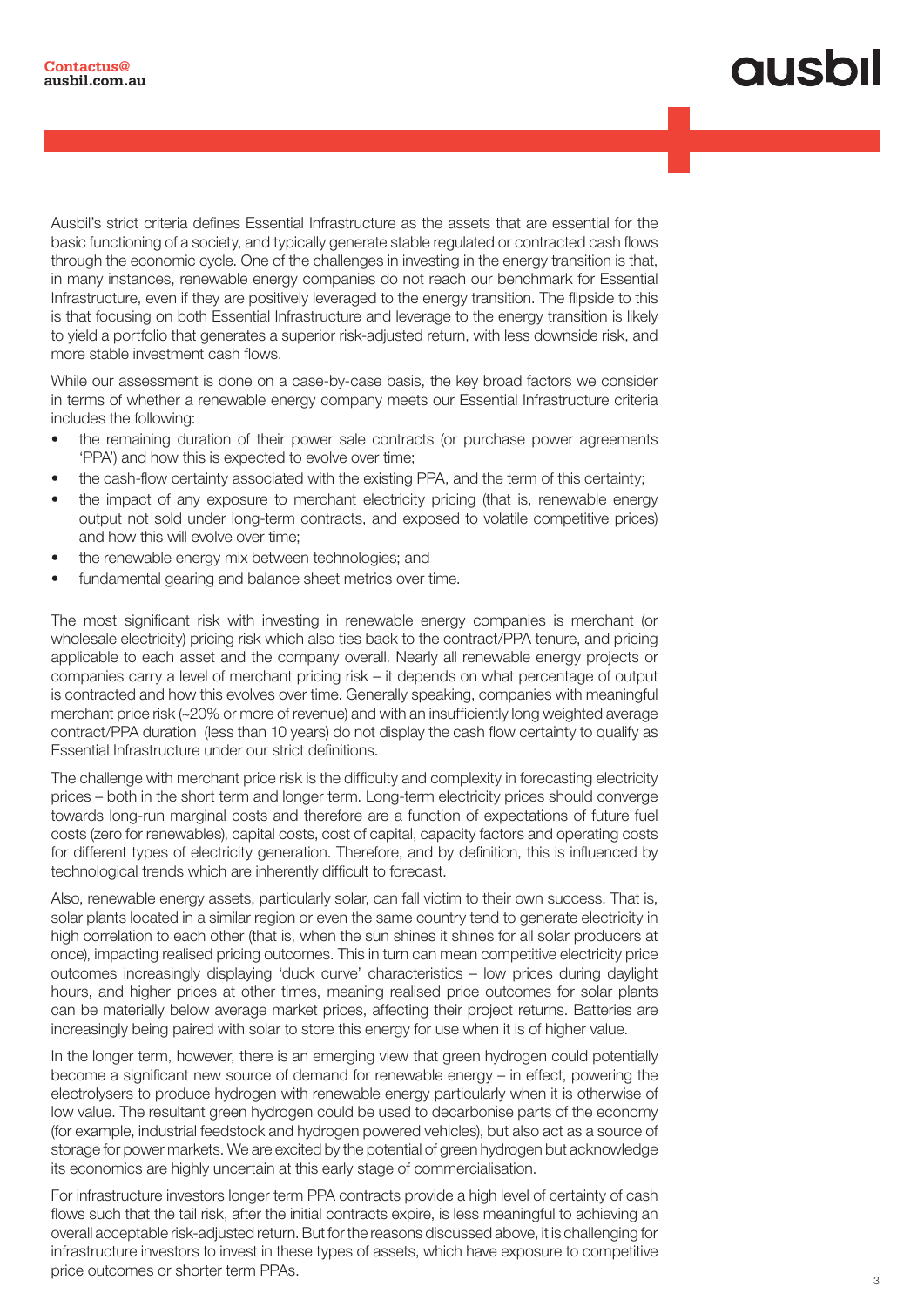#### Q. With this backdrop, how are you approaching investing in renewable energy in the Ausbil Essential Infrastructure portfolio, and what opportunities are you seeing?

A: We are excited by a number of investment opportunities in renewable energy companies globally. Our conviction around these opportunities has only increased during 2021. Despite improving fundamentals, the share prices of many renewable energy companies globally have been under pressure, creating attractive opportunities for long-term investors.

Our most favoured renewable energy companies are NextEra (US onshore wind and solar) and Ørsted (global offshore wind), both global leaders in renewables in their fields. Both these companies are in unparalleled competitive positions to grow strongly, successfully execute and deliver attractive risk-adjusted returns for their shareholders. But, as mentioned earlier, there is an additional alternative way to get exposure to this exciting investment opportunity, via regulated utilities, which we explore in detail below.



#### Ørsted offshore wind farm Borssele in the North Sea, one of the largest offshore wind farms in the world. Orsted is a global leader in offshore wind development.

Ørsted is a Danish-based global leader in renewable energy, but particularly offshore wind, with strong ESG credentials. Ørsted is a remarkable company transformation story. Up until 2017, the company was called Danish Oil and Natural Gas (DONG, for short) reflecting its origins in a Danish state-owned company with a 100% exposure to fossil fuels. Ørsted is progressively exiting all fossilfuel based operations and has transformed itself into a global renewable energy powerhouse over the last decade. Its growth potential is truly enormous – Ørsted is aiming for a four-fold increase in installed renewable capacity by 2030 and a 12% CAGR in EBITDA to 2027. However, it is Ørsted's longer-term growth potential that really excites us, and its desire to spearhead new initiatives like green hydrogen and lead the global decarbonisation effort.

Note: This is not advice. This is included as a case study example of renewable energy infrastructure.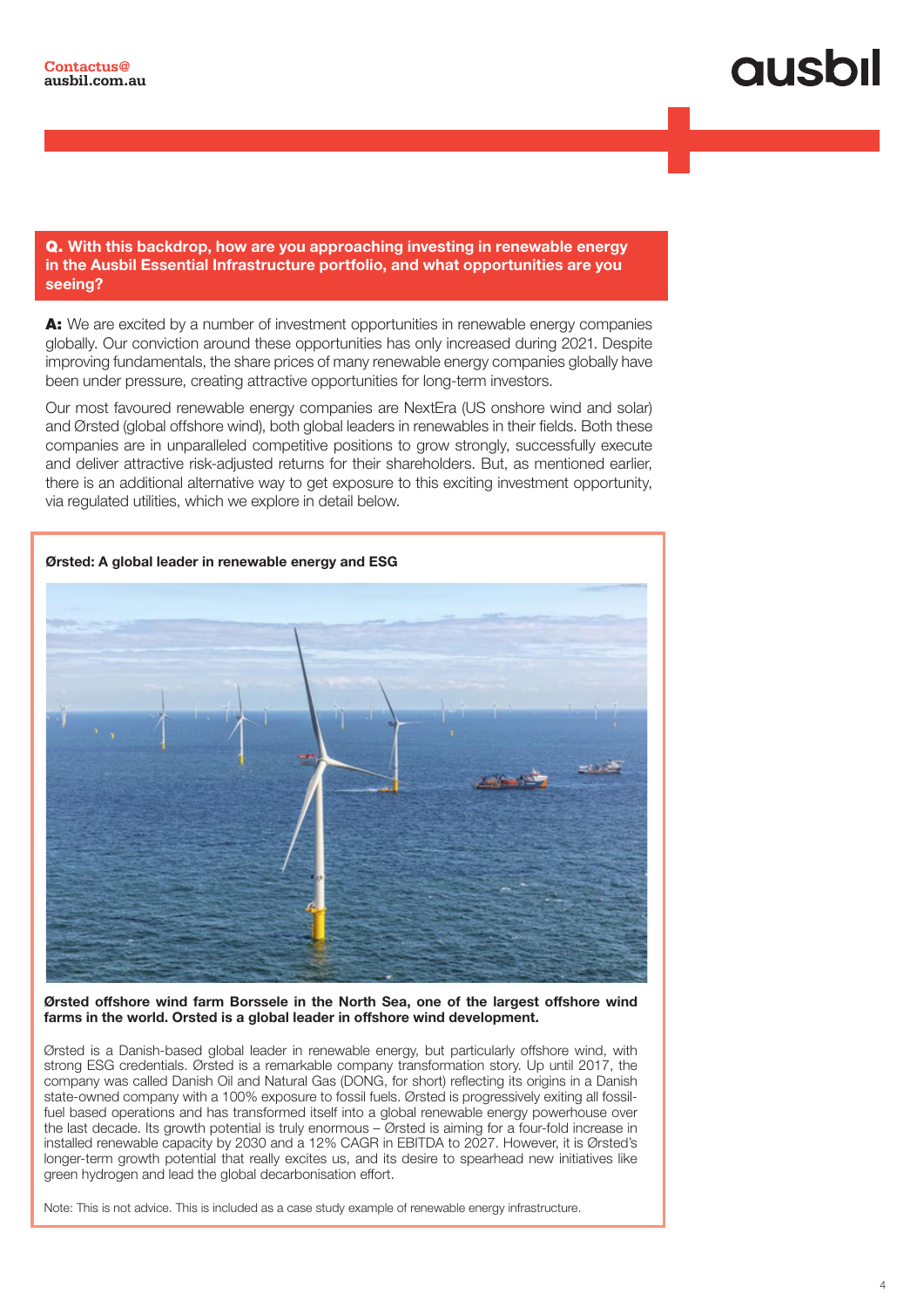## qusbi

#### Q: What is the opportunity in regulated utilities?

A: Put simply, regulated utilities, both electric and gas, are critical to the decarbonisation effort. The specific roles of regulated utilities in decarbonisation can take many forms depending on the nature of the business and its specific objectives and investment plans.

Fundamentally, regulated utilities are critical enablers of decarbonisation with electric utilities likely having a more significant and unambiguous role than their gas counterparts.

The main role of regulated electric utilities is grid investment, both at the distribution (low voltage) and transmission (high voltage) level. These investments are required to:

- support the significant investment in renewable energy and allow that energy to be efficiently delivered to customers;
- ensure grid stability given much higher percentages of intermittent renewable energy;
- facilitate efforts to decarbonise the transport sector and support the increased uptake of electric vehicles;
- encourage more efficient use of electricity, and encouraging energy efficiency, for example through the deployment of advanced metering technology;
- increase grid resiliency to the increasing prevalence of extreme weather events from climate change; and
- increase the efficiency of the network itself and reduce the energy lost in the wires between the point of generation and the point of consumption (which can be over 20% in old electricity grids).

In North America, many regulated electric utilities are integrated by nature, in that they own power generation assets that supply their customer bases, together with the poles and wires. These utilities are, in nearly all instances, undertaking significant investments in renewable energy (onshore wind/offshore wind/solar) and at the same time retiring coal-fired generation with an ultimate objective of reaching net zero by no later than 2050. These investments are being made within a 'regulatory construct', meaning attractive, but relatively low, risk adjusted returns for equity investors, while at the same time allowing infrastructure investors to really participate in the decarbonisation journey.

Critically, much of the electrical infrastructure in developed markets is ageing, requiring a wave of investment. For example, a report by Deloitte for Eurelectric in January 2021 noted that in the EU currently 25-35% of assets are over 40-years old. If assets are not replaced after their useful life, then 40-55% of assets could be over 40-years old by 2030. This would see a further reduction in the resilience of the grid, its reliability and also its efficiency and flexibility – all characteristics that are necessary in an energy system increasingly powered by renewable energy.

Regulated gas utilities are also playing an important role in decarbonisation. One example of this is using renewable natural gas (RNG) as a feed gas into their networks. Many gas utilities are also actively exploring the potential to blend hydrogen into the fuel mix and potentially, longer term, only transporting hydrogen. More immediately, gas utilities are investing heavily, especially in North America, to replace their ageing pipeline assets to reduce harmful gas leaks. Our prior energy transition paper on gas LDCs focuses more specifically on the decarbonisation role of regulated gas utilities and its investment implications, and can be read here.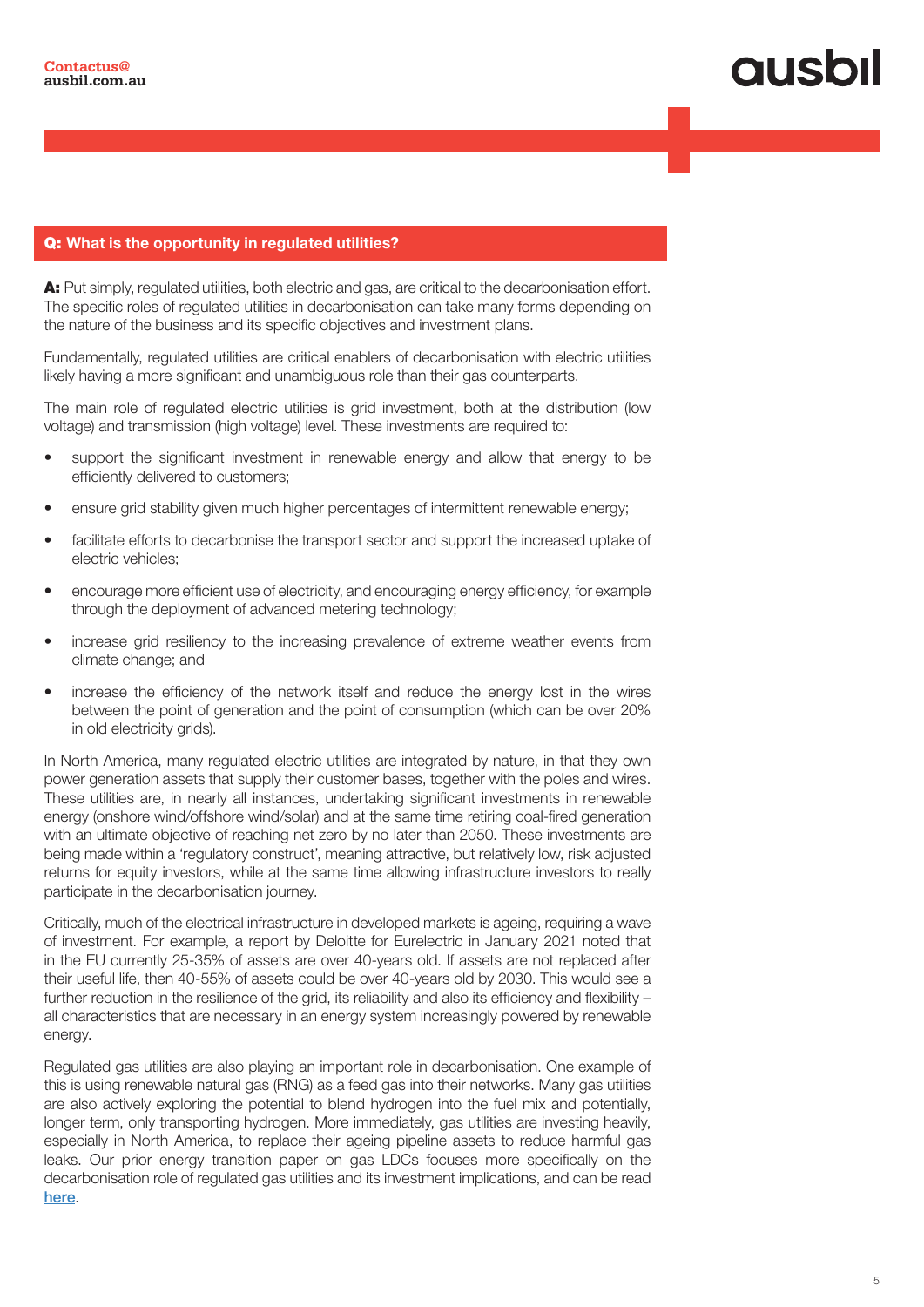### Q. Why are regulated utilities an attractive way for investors to benefit from the energy transition?

A: For investors seeking to gain exposure to the energy transition, investing in regulated utilities offers an attractive alternative to renewable energy companies as in most instances they display lower risk but comparable, and in some cases superior, return and growth profiles. The attractiveness of these investment opportunities, from an energy transition perspective, is commonly misunderstood or overlooked, however we suspect this will change.

Regulated utilities can take the form of either: transmission and distribution companies (sometimes referred to as 'poles and wires'); or 'vertically integrated' companies, where the utility owns the entire vertical supply chain – including generation, transmission and distribution electrical assets, all of which are fully regulated. 'Poles and wires' regulated utilities exist in Australia, the UK, Europe and also some areas of North America, and own the physical wires that transmit and/or distribute electricity. By contrast, in Ausbil's Essential Infrastructure definition, 'vertically integrated' companies can only be found in North America.

Regulated utilities are critical enablers of the energy transition. Their role is to support the increasing role of renewable energy in the generation stack by investing significantly in the electricity grids. Major transmission investment in the form of high-voltage assets in particular is required to connect new renewable energy assets. Such investment also supports further interconnection between different electricity markets and countries, particularly important given the challenges associated with the intermittent nature of renewable energy. These investments are included in the rate base (or regulated asset base) of the regulated utility for which they are entitled to earn a reasonable return on, and of, capital, while also recovering their associated operating costs.

Deloitte estimate that between €34-39 billion pa of investment in power distribution grids is needed in the EU out to 2030, a 50-70% increase on the average annual spend across the prior decade. IRENA (International Renewable Energy Agency) also has highlighted the enormous investment opportunity in electricity networks that is needed to achieve net zero by 2050. IRENA estimate that an average annual investment over 2021-2050 of USD600bn is needed to achieve this, more than double the 'run rate' of recent history.

It should be also highlighted that investment opportunities for the regulated utilities are not confined to supporting the energy transition. There is a broader investment need to ensure the electrical grids are resilient and able to reliably supply energy as the climate changes. For example, it is well understood that climate change is making extreme weather events more common (such as, hurricanes, wildfires and floods), creating ever-increasing challenges for infrastructure assets to maintain reliable and safe supply. This is driving another significant investment need, further enhancing the growth potential of this sector.

While regulated utilities are largely overlooked by the equity markets, there are huge long-term opportunities for low-risk, secular investment across major thematics such as the energy transition and climate change. Few sectors enjoy such powerful tailwinds, and that is why we believe that regulated utilities currently represent such an attractive opportunity.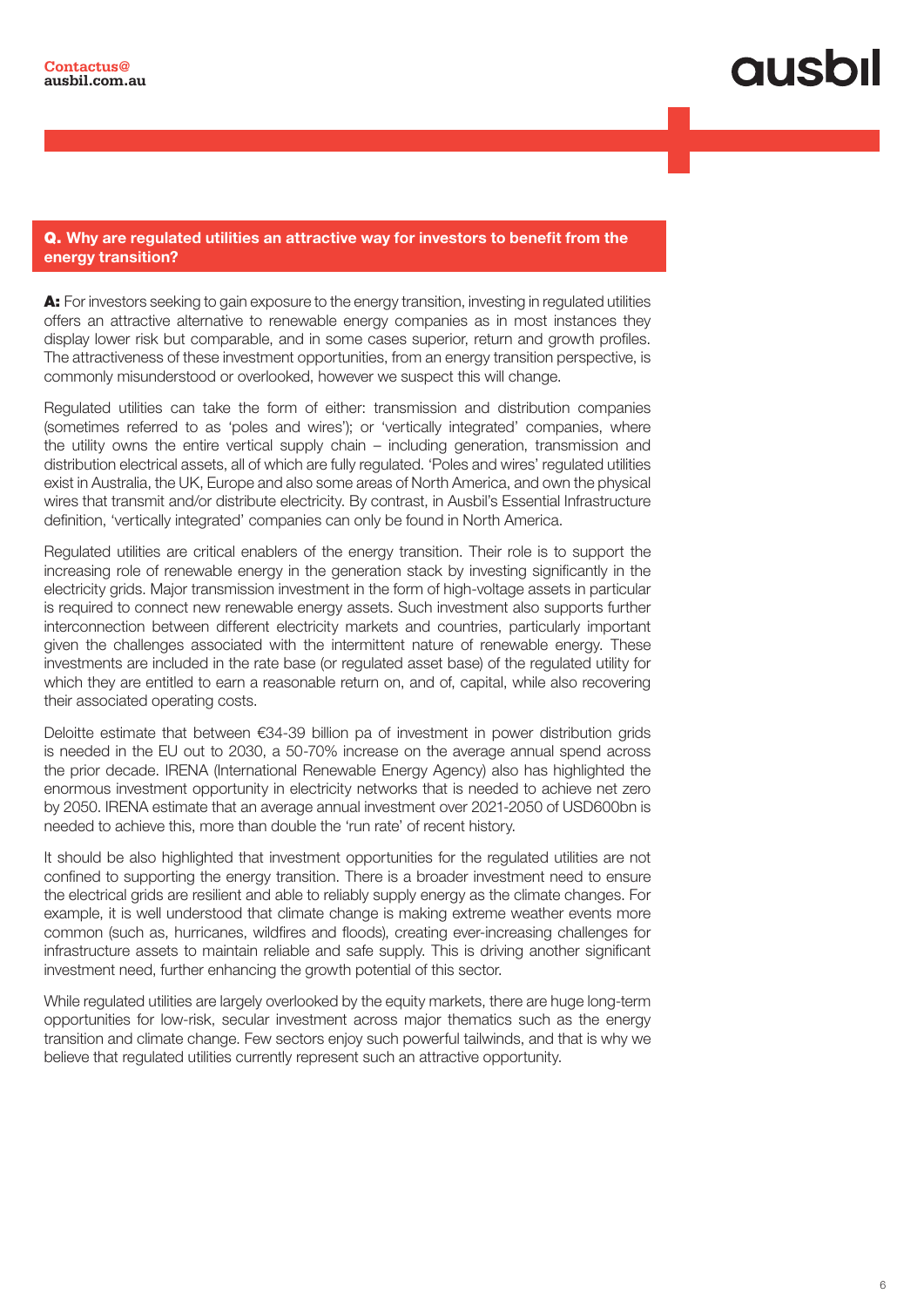# **QUSOII**

Elia: A leading European transmission grid owner playing a critical role in the energy transition



Some of Elia's enormous network of energy transmission grids, servicing dense populations across Belgium and Germany, and essential for the transmission of an increasing share of renewable energy.

Elia, listed in Belgium, owns two electricity transmission grids – the transmission grid in Belgium and 50 Hertz which operates the electricity transmission grid in the north and east of Germany. Elia is undertaking significant capital investments in its grids to support the decarbonisation of the energy systems in Belgium and Germany. Across 2021-2025, Elia forecasts it will spend around €7.9bn in capex, generating 8-9% annual growth in its regulated asset base. This capex will be used to reinforce the transmission grid, increase interconnection across Europe, but also to connect significant new renewable energy capacity, particularly from offshore wind in the North and Baltic Seas. In Germany, Elia is undertaking these investments with the objective of having 100% of electricity coming from renewable sources by 2032. Elia is exploring other growth opportunities in Germany and Belgium, such as a potential project with Danish counterparts, the Bornholm Energy Island, to connect Germany and Denmark to an offshore wind hub with around 2GW of wind power on the island of Bornholm.

Note: This is not advice. This is included as a case study example of renewable energy infrastructure.

Q: How is affordability impacted by the significant capital investment required to support the energy transition?

A: The energy transition is clearly a complex challenge and there is some uncertainty over how it will ultimately be realised. Decarbonising energy systems requires balancing the sometimes competing objectives around the speed of decarbonisation, affordability and reliability of supply.

Companies and regulators need to balance the speed of decarbonisation initiatives with affordability considerations. There will also be different impacts across customer groups, at different points in time, and as large investments are made this can put upward pressure on end customer bills. This creates complex equity considerations that require a detailed understanding and analysis of policy responses and regulatory constructs. Assessing this level of regulatory detail is complex, and one of the reasons that we are confident we can find inefficiencies in how equity markets price these companies, and in so doing, showing outperformance potential in this asset class.

Over the longer term, initiatives to electrify energy and mobility needs are likely to lead to much higher volumes of electricity consumed over time, to support higher residential and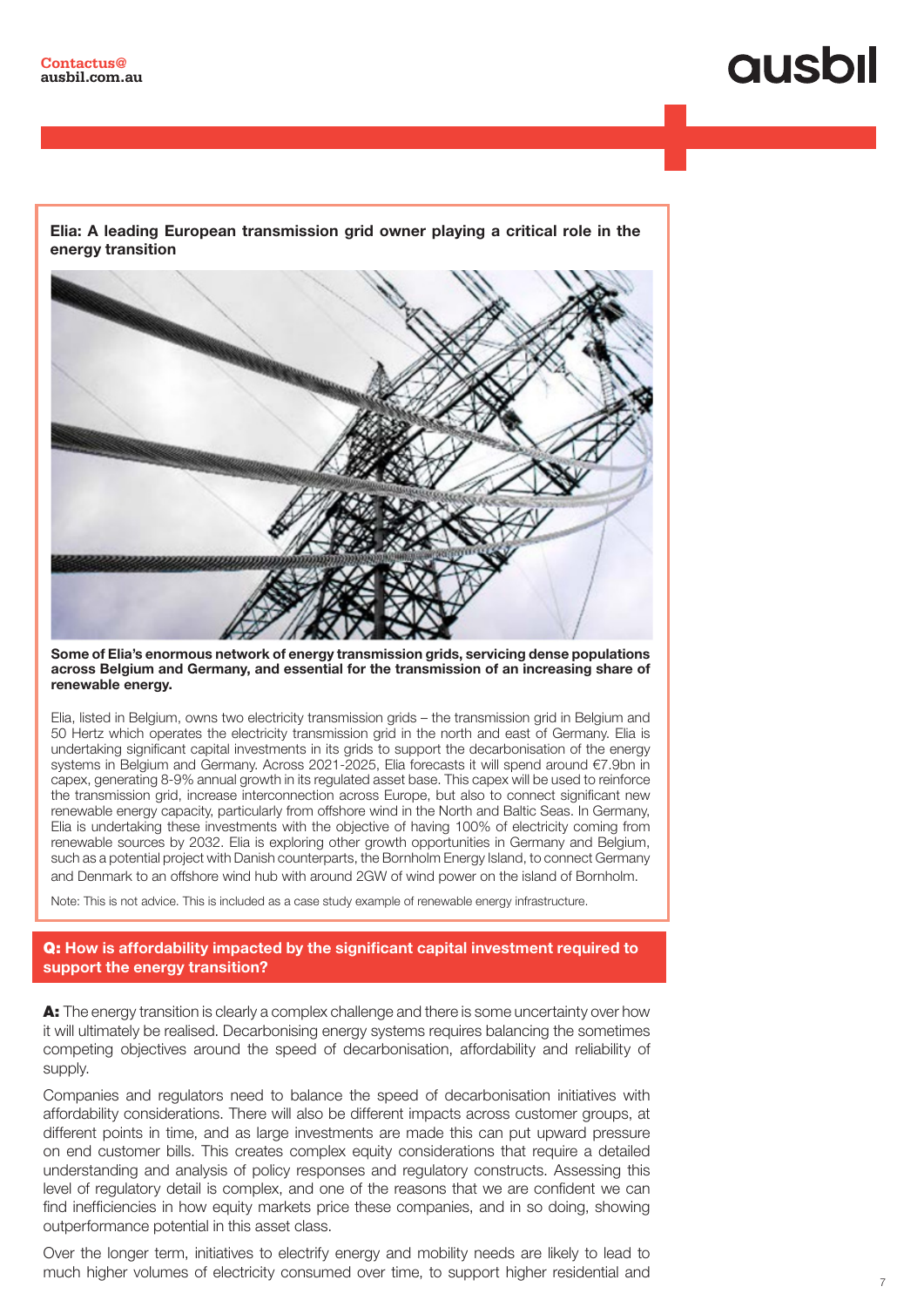# qusbil

commercial use, and electric vehicle charging. This is expected to neutralise the impact of the significant capital investment required on end-customer bills. Analysis by Edison International found that on average a customer's energy bill in California (defined to include electricity, solar, gas and gasoline for internal combustion engine vehicles) will reduce in real terms by around 30% between 2019 and 2045. Nonetheless, this is a critical and complex issue for companies and regulators to navigate.

Ausbil is focused on investing in regulated utilities where the customer impact, in terms of affordability, is contained to increases that closely match inflation, or where bill impacts are well understood and are supported by customer groups, regulators and politicians.

Many North American utilities are outlining significant investment and decarbonisation objectives, but at the same time containing price increases around the level of inflation. This is achieved through substantial reductions in operating costs by reducing or eliminating fuel costs from fossil fuel-based generation, together with other initiatives around modernising the grids and asset management practices. Some states and regions in the US are also experiencing meaningful electricity load growth, uncommon in most developed economies, typically stemming from population growth and growth in commercial demand (for example, data centres) which can serve to mitigate the impact of these investments on customers as a whole.

### Q: Why is the North American utility sector so unique and attractive in global comparisons?

A: Regulated utilities in North America present attractive investment propositions for long-term infrastructure investors with a strong focus on the energy transition and achieving aggressive decarbonisation objectives. What sets North America apart are a number of unique investment characteristics that we find particularly attractive, including the following.

**Vertical integration.** Many utilities are vertically integrated, meaning they own and operate the full supply chain including generation, transmission and distribution assets. This in many instances enables the regulated utility to spearhead the decarbonisation of the supply chain, retiring fossil-fuel based generation typically before the end of their useful lives, investing in renewable energy, with return on investment based on invested capital, or the rate base, posing relatively low risks for investors.

**Consumer focused.** This industry structure also means the utilities typically take greater 'ownership' of the end user bill impacts and ensure that any investment or decarbonisation plans are structured with a real focus on end-user affordability considerations.

**Support from politicians and regulators.** State governments and regulators, far more than the US Federal Government, are more influential in determining investment and decarbonisation plans. Many US states have a very supportive approach to investing in renewable energy and decarbonisation. At the Federal level, the Biden administration has proposed stronger incentives for renewables, batteries and grid investments, and has a stated objective to decarbonise the US electricity network by 2035, providing a supportive federal policy backdrop for the sector. It should be noted that the US achieved record levels of renewable energy investment during the Trump administration, suggesting that Federal policies have, at least to date, been less important in driving the decarbonisation efforts in the US.

Policy tools to reduce stranded asset risk. The public policy challenges associated with the early retirement of coal-fired generation has been addressed in many states – these challenges relate to stranded asset risk for investors but also potential affordability impacts from retiring assets before the end of their useful lives. The policy tool of securitisation is increasingly popular in the US and involves low-cost debt financing of the remaining rate base value of coal-fired generation through bonds with a government-backed promise of future payments from the customer base. While utility investors forgo an equity return on this remaining rate base, it can allow the utility to invest more significantly in renewable energy, decarbonise more quickly, and manage the customer affordability impacts.

Attractive secular growth. Average compound annual growth rates are 5-7% with some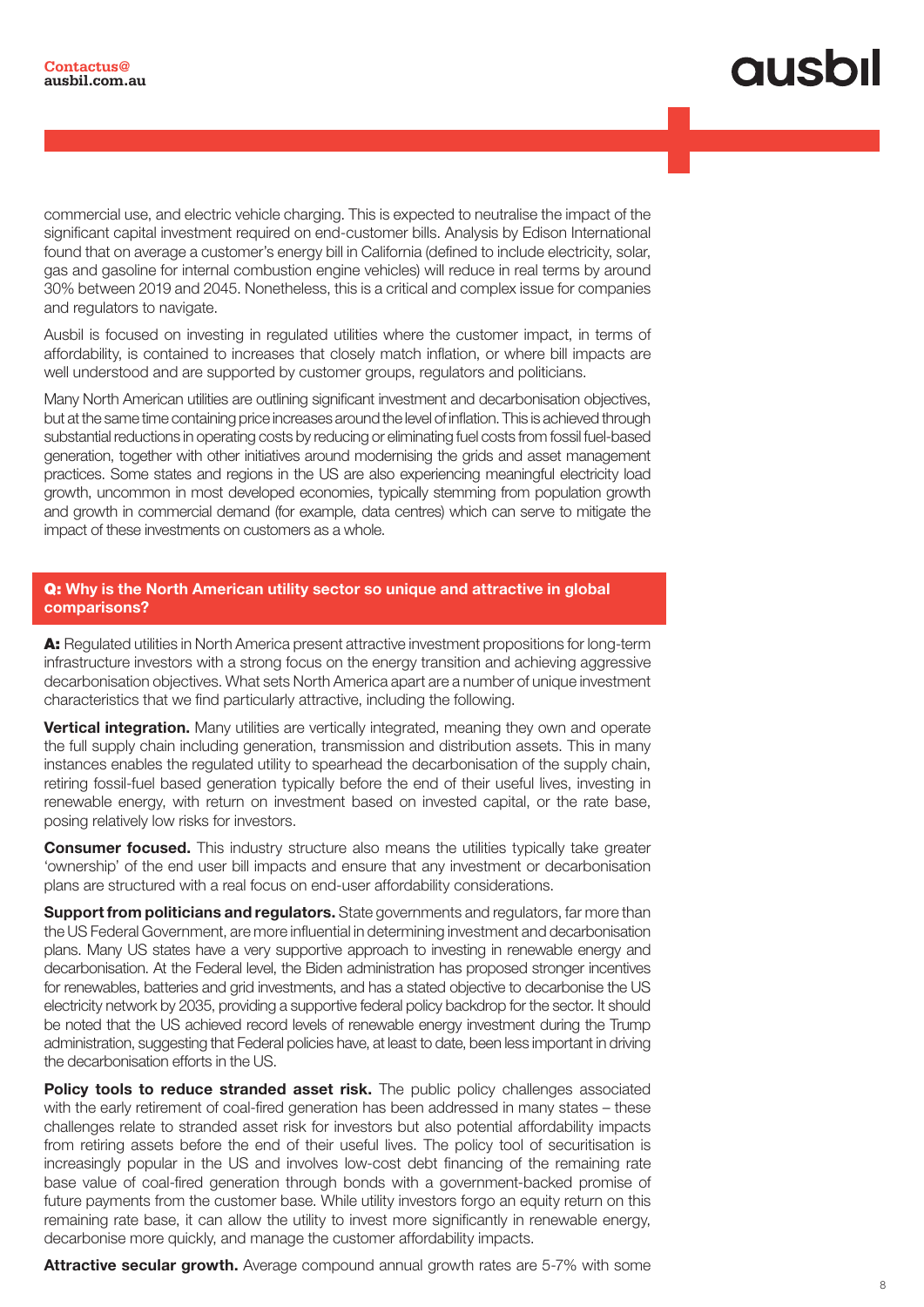growing closer to 10% pa. Importantly, there is often, for the best-in-class North American utilities, high visibility with these growth rates and the potential for them to extend for decades.

Attractive returns and value creation. Average allowed return on equity (ROE) is currently around 9.5%, with the top-performing utilities able to achieve ROEs in the low teens – an attractive risk-adjusted return given the relatively low-risk nature of these investments. Combining attractive risk-adjusted returns with strong compounding growth is a recipe with significant value creation potential over time. Our key stock holdings in North American regulated utilities include NextEra, Ameren, Sempra, Emera, Eversource, and National Grid in the UK, which also has a meaningful exposure to US regulated utilities.

Ameren: A leading US utility aiming for net zero by 2050, and transforming its generation fleet



Ameren's High Prairie wind farm in Missouri. Ameren is a prime example of a Regulated Utility pivoting to renewable energy to supply its customers.

Ameren is a powerful example of Ausbil's attraction to the North American regulated utilities sector as it carries many of the positive investment attributes noted above. Ameren is Missouri based, with regulated electric and gas utility operations in both Missouri and Illinois. Ameren is a high growth exposure, anticipating 6-8% earnings CAGR between 2021 and 2025, driven by a US\$17bn capital investment program. This growth capital opportunity is likely to accelerate after 2025. Ameren has explicit carbon reduction targets including 50% reduction by 2030, 85% by 2040, and net zero by 2050, relative to 2005 levels. It is aggressively retiring its existing coal-fired generation fleet (aiming for zero coal by 2042), and investing heavily in renewable energy. Ameren operates under attractive regulatory frameworks and is keenly focused on disciplined cost management to keep customer energy bills affordable.

Note: This is not advice. This is included as a case study example of renewable energy infrastructure.

#### Q: How is the Portfolio positioned to benefit from the energy transition? What exciting global investment opportunities do you see in this regard?

A: Ausbil's Global Essential Infrastructure strategy is positioned to benefit from the energy transition in numerous ways. Since inception, we have been gradually pivoting the portfolio to positively increase its leverage to the energy transition through increasing our exposure to renewable energy companies and regulated utilities. More recently, our investment process has identified improved relative value in the renewables sector together with improved growth prospects – providing an opportunity to lift our exposure. As a result, currently around one third of the portfolio has positive exposure to the energy transition. On the flipside, we have also been gradually reducing our exposure to the regulated energy infrastructure and gas distribution sectors, particularly those companies with higher exposure to oil where the longterm stranding impact from the energy transition is likely to be more pronounced versus gas. In summary, the investment opportunities in renewable energy are compelling, and perhaps even more compelling when captured through the regulated utilities that are essential in delivering renewable energy to clients – this is very much misunderstood across the general equity market, and herein lies a significant opportunity for experienced and focused infrastructure investors.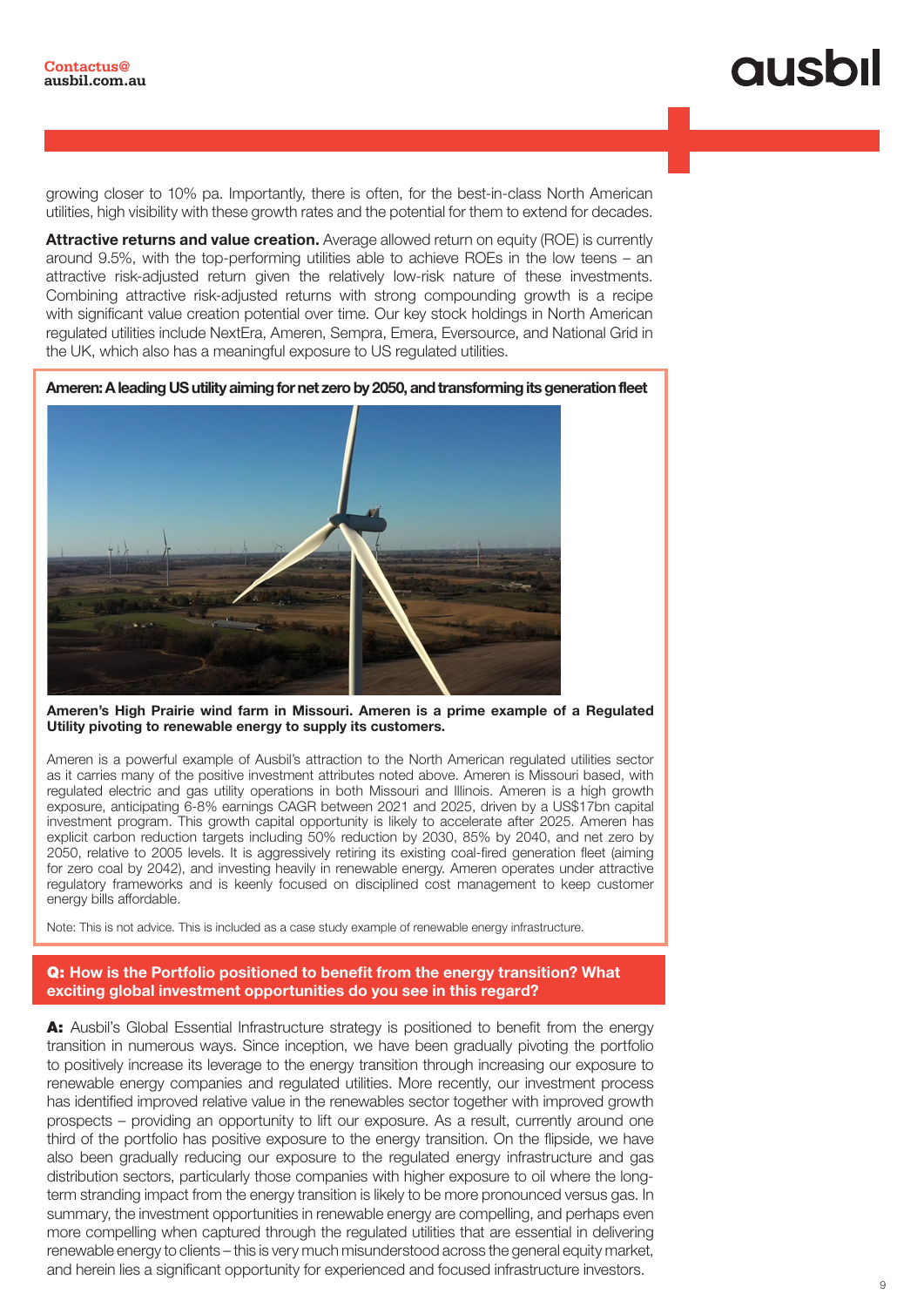### For further information please contact:



Mark Knight Director, Head of Distribution Phone 0438 307 841 Email mark.knight@ausbil.com.au



Christine Leonard Senior Manager, Institutional Business Phone 0414 372 495 Email christine.leonard@ausbil.com.au



Hik Chadirchi National Manager, Wholesale Clients Phone 0424 160 728<br>Email hik.chadirchi@a hik.chadirchi@ausbil.com.au



Fawaz Rashid Key Account & Research Manager, Wholesale Clients Phone 0401 830 483 Email fawaz.rashid@ausbil.com.au



Jeremy Sherman Key Account Manager, VIC, TAS & WA, Wholesale Clients Phone 0437 773 688 Email jeremy.sherman@ausbil.com.au



Daniel Huxley Key Account Manager, NSW & ACT, Wholesale Clients Phone 0421 582 436 Email daniel.huxley@ausbil.com.au



Rebecca Morgan Key Account Manager, VIC & SA, Wholesale Clients Phone 0407 917 661<br>Email rebecca.morga rebecca.morgan@ausbil.com.au



Demetri Nikolias Business Development Manager, NSW Phone 0425 239 852 Email demetri.nikolias@ausbil.com.au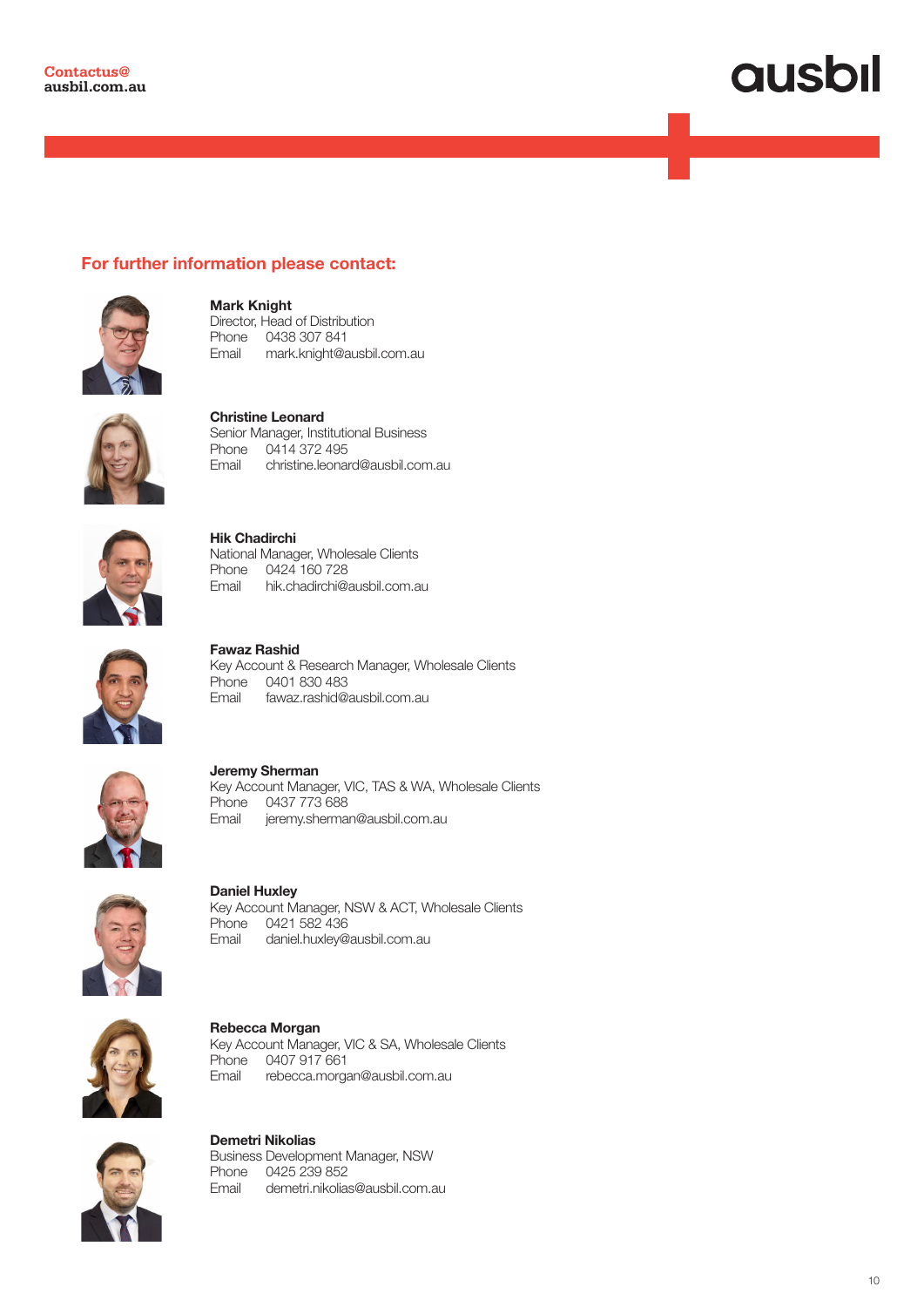#### **DISCLAIMER**

Important Information: Australia, Canada, Denmark, Kuwait, Netherlands, Sweden, United Arab Emirates, USA, United Kingdom.

#### **General**

Research provided to a client may vary depending upon various factors such as a client's individual preferences as to the frequency and manner of receiving communications, a client's risk profile and investment focus and perspective (e.g., market wide, sector specific, long-term, short-term, etc.), the size and legal and regulatory constraints.

This information is for distribution only as may be permitted by law. It is not directed to, or intended for distribution to or use by, any person or entity who is a citizen or resident of, or located, in any locality, state, country or other jurisdiction where such distribution, publication, availability or use would be contrary to law or regulation or would subject Ausbil to any registration or licensing requirement within such jurisdiction.

This information is a general communication and is educational in nature; it is not an advertisement nor is it a solicitation or an offer to buy or sell any financial instruments or to participate in any particular trading strategy. Nothing in this document constitutes a representation that any investment strategy or recommendation is suitable or appropriate to an investor's individual circumstances or otherwise constitutes a personal recommendation. By providing this document, none of Ausbil or its representatives has any responsibility or authority to provide or have provided investment advice in a fiduciary capacity or otherwise. Investments involve risks, and investors should exercise prudence and their own judgment in making their investment decisions. None of Ausbil or its representatives is suggesting that the recipient or any other person take a specific course of action or any action at all. By receiving this document, the recipient acknowledges and agrees with the intended purpose described above and further disclaims any expectation or belief that the information constitutes investment advice to the recipient or otherwise purports to meet the investment objectives of the recipient. The financial instruments described in the document may not be eligible for sale in all jurisdictions or to certain categories of investors.

The value of any investment or income may go down as well as up, and investors may not get back the full (or any) amount invested. Past performance is not necessarily a guide to future performance. Neither Ausbil nor any of its directors, employees or agents accepts any liability for any loss (including investment loss) or damage arising out of the use of all or any of the Information.

Prior to making any investment or financial decisions, any recipient of this document or the information should take steps to understand the risk and return of the investment and seek individualised advice from his or her personal financial, legal, tax and other professional advisors that takes into account all the particular facts and circumstances of his or her investment objectives.

Any prices stated in this document are for information purposes only and do not represent valuations for individual securities or other financial instruments. There is no representation that any transaction can or could have been effected at those prices, and any prices do not necessarily reflect Ausbil's internal books and records or theoretical model-based valuations and may be based on certain assumptions. Different assumptions by Ausbil or any other source may yield substantially different results.

No representation or warranty, either expressed or implied, is provided in relation to the accuracy, completeness or reliability of the information contained in any materials to which this document relates (the "Information"), except with respect to Information concerning Ausbil. The Information is not intended to be a complete statement or summary of the securities, markets or developments referred to in the document. Ausbil does not undertake to update or keep current the Information. Any opinions expressed in this document may change without notice and may differ or be contrary to opinions expressed by other business areas or groups, personnel or other representative of Ausbil. Any statements contained in this Report attributed to a third party represent Ausbil's interpretation of the data,

Information and/or opinions provided by that third party either publicly or through a subscription service, and such use and interpretation have not been reviewed by the third party. In no circumstances may this document or any of the Information (including any forecast, value, index or other calculated amount ("Values")) be used for any of the following purposes:

(i) valuation or accounting purposes;

(ii) to determine the amounts due or payable, the price or the value of any financial instrument or financial contract; or

(iii) to measure the performance of any financial instrument including, without limitation, for the purpose of tracking the return or performance of any Values or of defining the asset allocation of portfolio or of computing performance fees.

By receiving this document and the Information you will be deemed to represent and warrant to Ausbil that you will not use this document or any of the Information for any of the above purposes or otherwise rely upon this document or any of the Information. Except as otherwise specified herein, these materials are distributed by Ausbil, to persons who are eligible counterparties or professional clients and are only available to such persons. The Information does not apply to, and should not be relied upon by, retail clients.

The information contained in this document is given by Ausbil Investment Management Limited (ABN 2676316473) (AFSL 229722) (Ausbil) and has been prepared for informational and discussion purposes only and does not constitute an offer to sell or solicitation of an offer to purchase any security or financial product or service. Any such offer or solicitation shall be made only pursuant to an Australian Product Disclosure Statement or other offer document (collectively Offer Document) relating to an Ausbil financial product or service. A copy of the relevant Offer Document may be obtained by calling Ausbil on +612 9259 0200 or by visiting www.ausbil.com.au. You should consider the Offer Documents in deciding whether to acquire, or continue to hold, any financial product. This document is for general use only and does not take into account your personal investment objectives, financial situation and particular needs. Ausbil strongly recommends that you consider the appropriateness of the information and obtain independent financial, legal and taxation advice before deciding whether to invest in an Ausbil financial product or service. The information provided by Ausbil has been done so in good faith and has been derived from sources believed to be accurate at the time of completion. While every care has been taken in preparing this information. Ausbil make no representation or warranty as to the accuracy or completeness of the information provided in this video, except as required by law, or takes any responsibility for any loss or damage suffered as a result or any omission, inadequacy or inaccuracy. Changes in circumstances after the date of publication may impact on the accuracy of the information. Ausbil accepts no responsibility for investment decisions or any other actions taken by any person on the basis of the information included. Past performance is not a reliable indicator of future performance. Ausbil does not guarantee the performance of any strategy or fund or the securities of any other entity, the repayment of capital or any particular rate of return. The performance of any strategy or fund depends on the performance of its underlying investments which can fall as well as rise and can result in both capital gains and losses.

Canada This document does not pertain to the offering of any securities. This document is not, and under no circumstances is to be construed as, an advertisement or a public offering of the securities described in Canada. No securities commission or similar authority in Canada has reviewed or in any way passed upon this document or the merits of the securities, and any representation to the contrary is an offence.

Sweden The information contained in the document is given by Ausbil and has been prepared for information and discussion purposes only and does not constitute an offer to sell or solicitation of an offer to purchase any security or financial product or service. It is provided to you as an institutional investor as that term is understood under Swedish law. By reading this document, you agree to be bound by these limitations, terms and conditions set out in the paragraphs above.